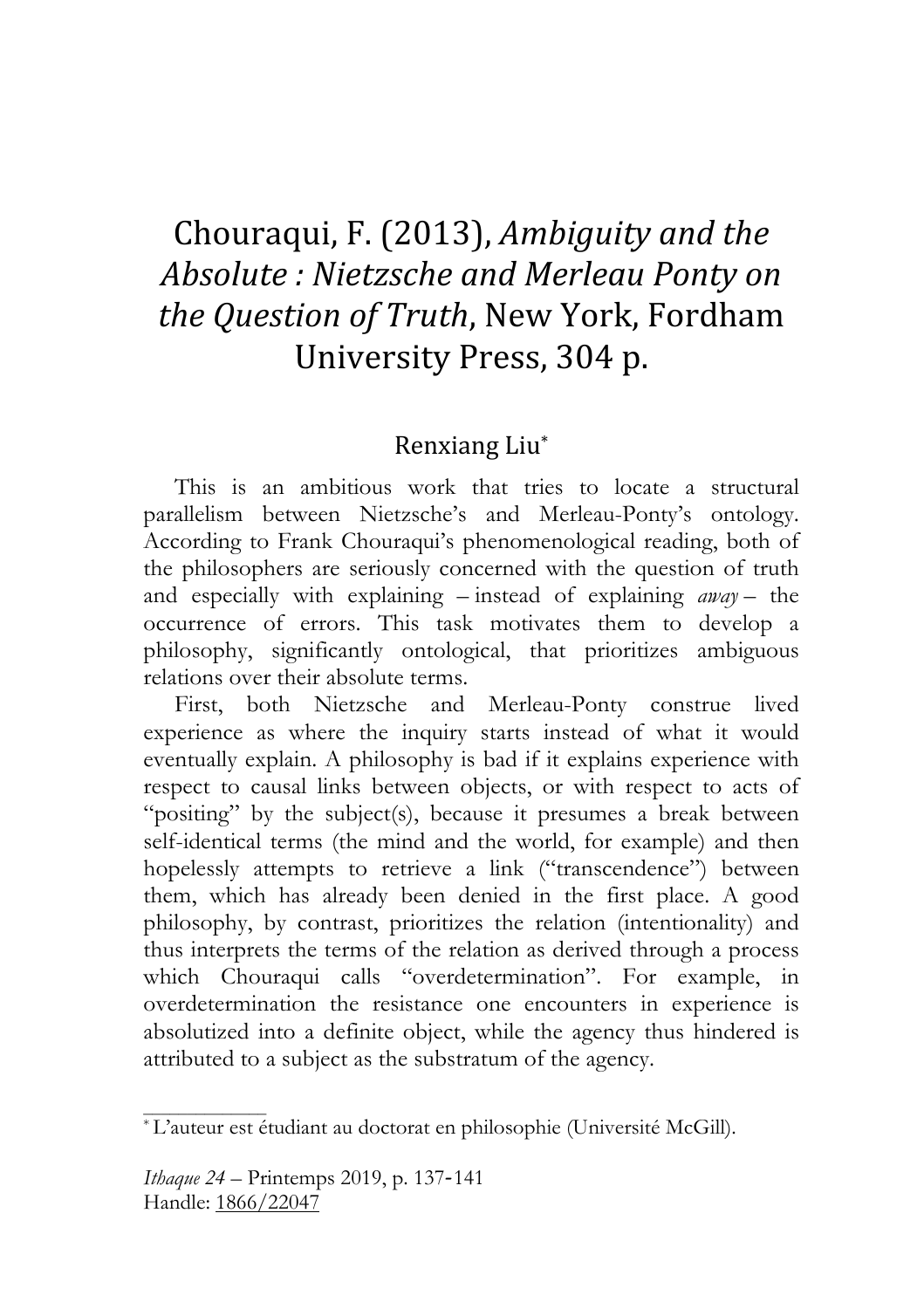This ontological move from the terms to the relation entails that "experience" has to be reinterpreted so that constructions of realism or idealism are disclosed and, like in Husserl, "bracketed". According to Chouraqui, both Nietzsche and Merleau-Ponty assume there to be a pre-objective sense of experience, which gives rise to the subsequent constitution of the subject and the object (both as the "falsification" of the pre-objective experience). It is equally important, though, that this falsification is not just a contingent fallacy, but the *fate* of pre-objective experience. Chouraqui even claims that selffalsification is *the* essence of pre-objective experience.

But if this pre-objective experience necessarily falsifies itself, the question arises as to how anyone can disclose it and especially its dynamism of self-falsification. Here Chouraqui seems to provide an answer that relies on a reinterpretation of phenomenological reduction. Claiming that Husserl mistakes "pure phenomena" for the target of phenomenological reduction, hence gets trapped in the pitfall of intellectualism, Chouraqui construes Merleau-Ponty as targeting rather "phenomenality", i.e. the *way* by which phenomena show themselves. The variation of perspective, which is operated in phenomenological reduction, discovers not some self-identical "core" that may show itself in multiple ways, but the *formal* (structural) aspect of that showing, which, according to Chouraqui, belongs to the "lessthan-determinate". Phenomenality is less-than-determinate, because the possibilities of showing are not free-floating ones (as if they were carved out of a pre-existent logical space), but are inherently developed out of the process of showing.

By conflating the essence of truth with this formal phenomenality, Chouraqui ensures that Being, i.e. the truth of beings, does not determine beings up to the last detail. Rather, Being only prescribes the *way* in which beings show themselves, i.e. as overdetermination of the less-than-determinate, while at the same time allows beings to develop in countless and ever new ways.

This has further ontological implications. Chouraqui introduces Merleau-Ponty's notion of "softer Being" (the flesh), emphasizing that Being is neither a completely actual totality nor a posited empty horizon, but the movement of sedimentation (the transformation from possibility to actuality) itself. Being, as an infinite process of sedimentation, thus necessitates a history.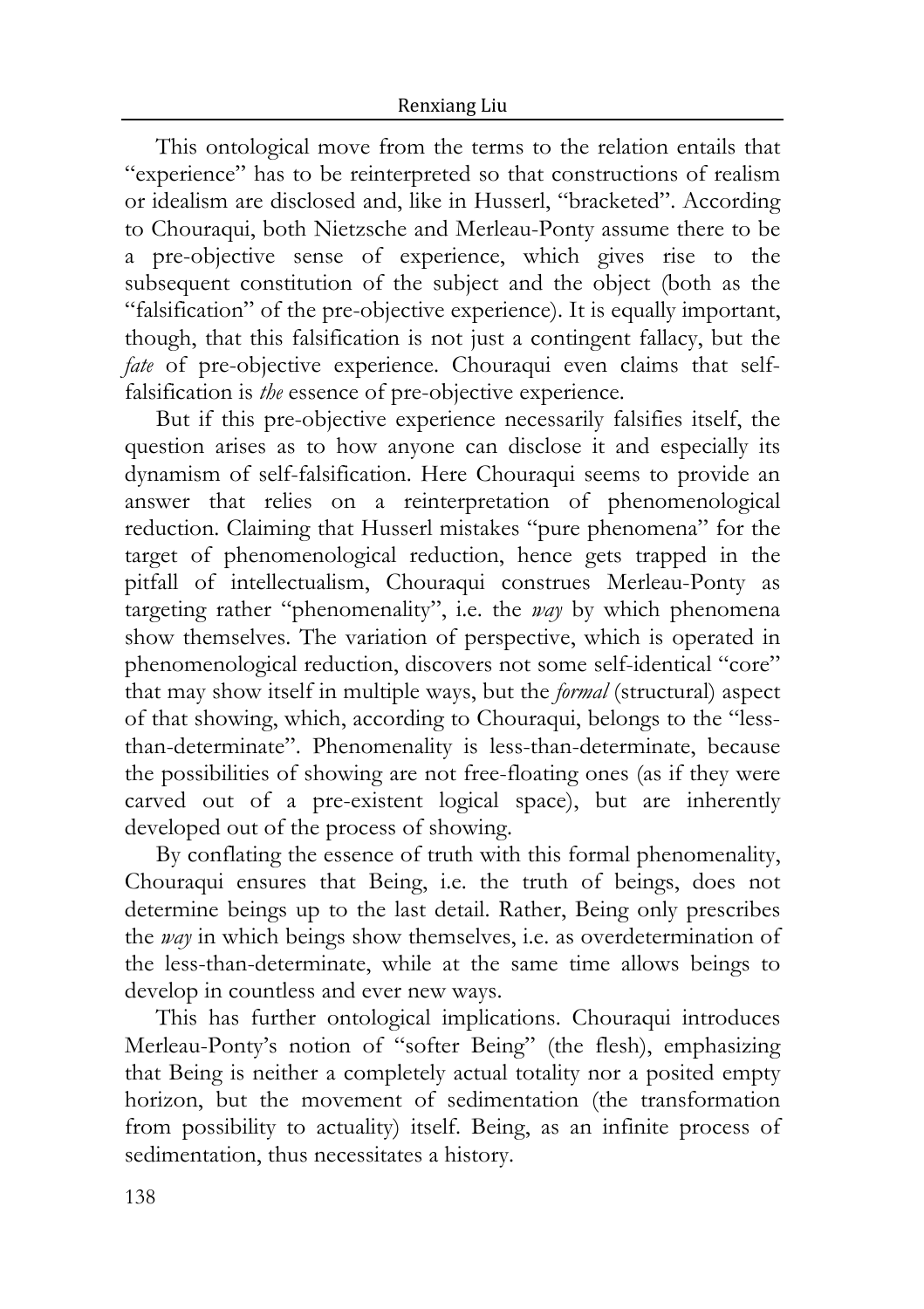The ontological prospect Chouraqui articulates is *both* less *and* more than traditional ontology. It is less, insofar as it does not claim any determinate particular truth, but only the fact that the essence of truth is about the less-than-determinate striving to determine (and eventually overdetermine) itself. It is more, insofar as it ventures to account for the occurrence of – and even the tendency to – untruth, which in traditional ontology is usually dismissed as contingent and chaotic. For Chouraqui, this is accomplished thanks to the characterization of Being as self-falsification. The philosophy that expresses all these, of course, is also an instance of overdetermination, and thus is subject to falsification as well.

The advantage of Chouraqui's ontology is obvious. Not only does it avoid the aporiae of dualism; it also accounts for experience with less premises. It is reflexive in that it can explain its own emergence without positing any *ad hoc* assumption. It can also easily account for philosophies that diverge from it – they involve more overdetermination without being aware thereof.

More importantly, like all good ontologies, it incorporates ontological evil (exhibited as discrepancy, self-differentiation etc.) into Being – evil is neither the lack (absence) of Being, nor some positive component of Being, but attaches to the way by which Being becomes itself. Evil is eventually to be overcome; even before that, evil is not merely negative, but rather contributes actively to its being overcome. Overdetermination is distortion, but it is also a transitional stage. This dynamic view of ontology not only allows Chouraqui to recognize a deep link between Nietzsche and Merleau-Ponty; it actually puts him in the company of several great philosophers, significantly Aristotle, Hegel and Heidegger.

But then a problem arises: why does this ontology Chouraqui observes specifically belong to Nietzsche and Merleau-Ponty, and not to anyone else? Of course, Chouraqui never makes such as strong claim; yet, when he tries to show the parallelism between the two philosophers, his strategy is often to contrast them to a third figure, which, in turn, is sometimes misinterpreted, or at least partially interpreted, for the sake of argument.

For example, when he establishes the claim, shared by Nietzsche and Merleau-Ponty, that Being *is* self-falsification rather than the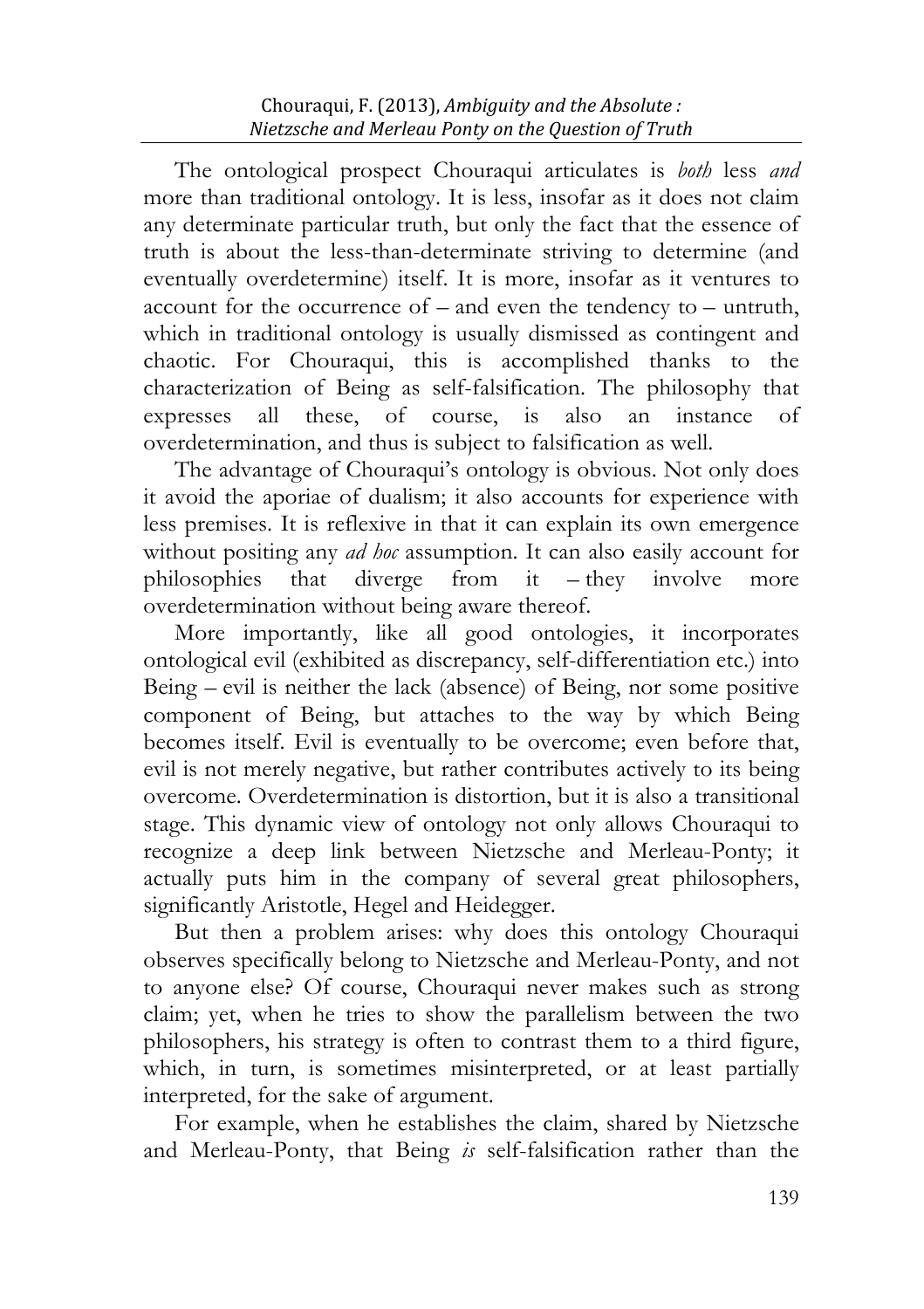*background* of it, Chouraqui seems to put Heidegger at the opposite and to interpret the latter's "ontological difference" (between Being and beings) as an apparatus for singling out a fundamental *ground* of beings, i.e. Being. However, for Heidegger Being is never a transcendent ground, and in each case it has to be accessed through beings. The term "ground" [*Grund*] signifies for Heidegger not a basis or a space, but "reason", or the way a certain being *is*. It is striking to see how properly Heidegger, thus understood, fits into Chouraqui's framework.

The same applies to his implicit criticism of Husserl. By distinguishing phenomenality from pure phenomena (the latter defined as what is immediately given and is not yet distorted by judgments), Chouraqui seems to make Husserl dangerously close to representationalists like Locke, for whom pure phenomena is another name for sensation or sense-data. In fact, however, Husserl's "phenomena" is precisely what Chouraqui calls "phenomenality", i.e. the *way* in which beings show themselves.

But if Chouraqui's ontology is actually in line with not only Nietzsche and Merleau-Ponty, but also Heidegger, Husserl and even Hegel (whose name appears rarely in the book but who has a "presence in absence" all over it), one may reasonably doubt whether, instead of being something so dear to Nietzsche and Merleau-Ponty, Chouraqui's ontology is not just some "commonsense" that is shared by, say, continental philosophers undisturbed by Cartesian-Bergsonism. Their subtler philosophies depend on this ontology, but arguably says something *more* than it.

This "basicness" of the ontology Chouraqui proposes can also be seen from its implicit formalism. Prioritizing 1) the relation, 2) phenomenality and 3) Being as self-falsification, it only informs us about the "how" of becoming in very coarse terms, without saying anything about the "what". If such an ontology cannot err, it is because it self-consciously avoids any circumstance under which it *may* err.

It remains true nevertheless that articulating the "how", while paying attention to the immanence of evil in Being, is *the* most important task of philosophy, especially in an age when forgetfulness reaches its extreme and overdetermination dominates almost every "worldview". Chouraqui's revival of Nietzsche and Merleau-Ponty's